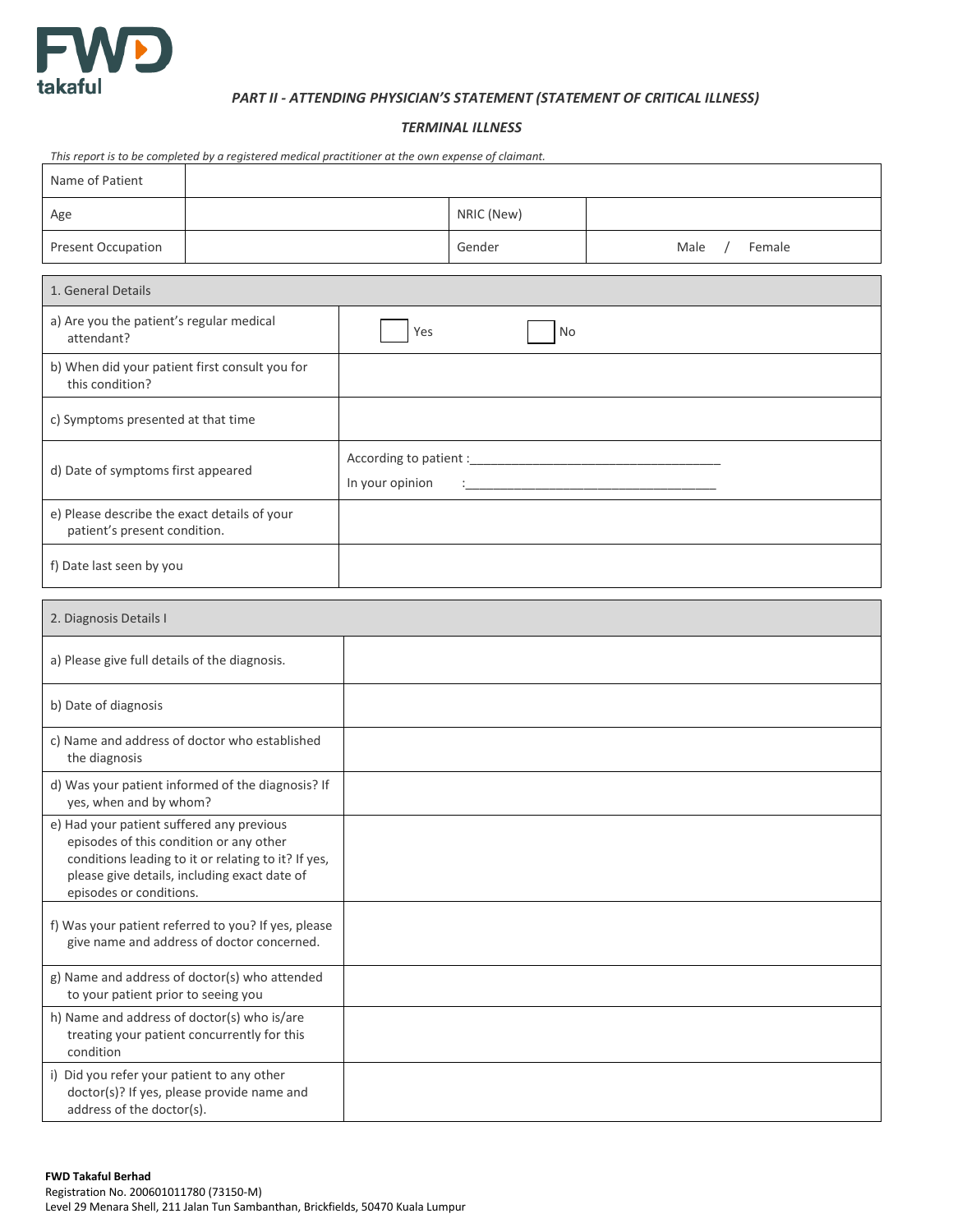| 3. Diagnosis Details II                                                                                  |           |  |  |  |  |
|----------------------------------------------------------------------------------------------------------|-----------|--|--|--|--|
| a) What is the estimated life expectancy of your<br>patient?                                             |           |  |  |  |  |
| b) Is your patient's condition incurable and<br>beyond any hope of recovery?                             | No<br>Yes |  |  |  |  |
| c) What treatment is your patient currently<br>receiving?                                                |           |  |  |  |  |
| d) How effective is the treatment given in<br>alleviating the symptoms and controlling the<br>condition? |           |  |  |  |  |

| 4. Have any other investigation tests or procedures been performed? If yes, please provide us the details and enclose a copy of the report. |  |  |  |  |  |  |  |
|---------------------------------------------------------------------------------------------------------------------------------------------|--|--|--|--|--|--|--|
|                                                                                                                                             |  |  |  |  |  |  |  |
|                                                                                                                                             |  |  |  |  |  |  |  |
|                                                                                                                                             |  |  |  |  |  |  |  |
|                                                                                                                                             |  |  |  |  |  |  |  |
|                                                                                                                                             |  |  |  |  |  |  |  |
|                                                                                                                                             |  |  |  |  |  |  |  |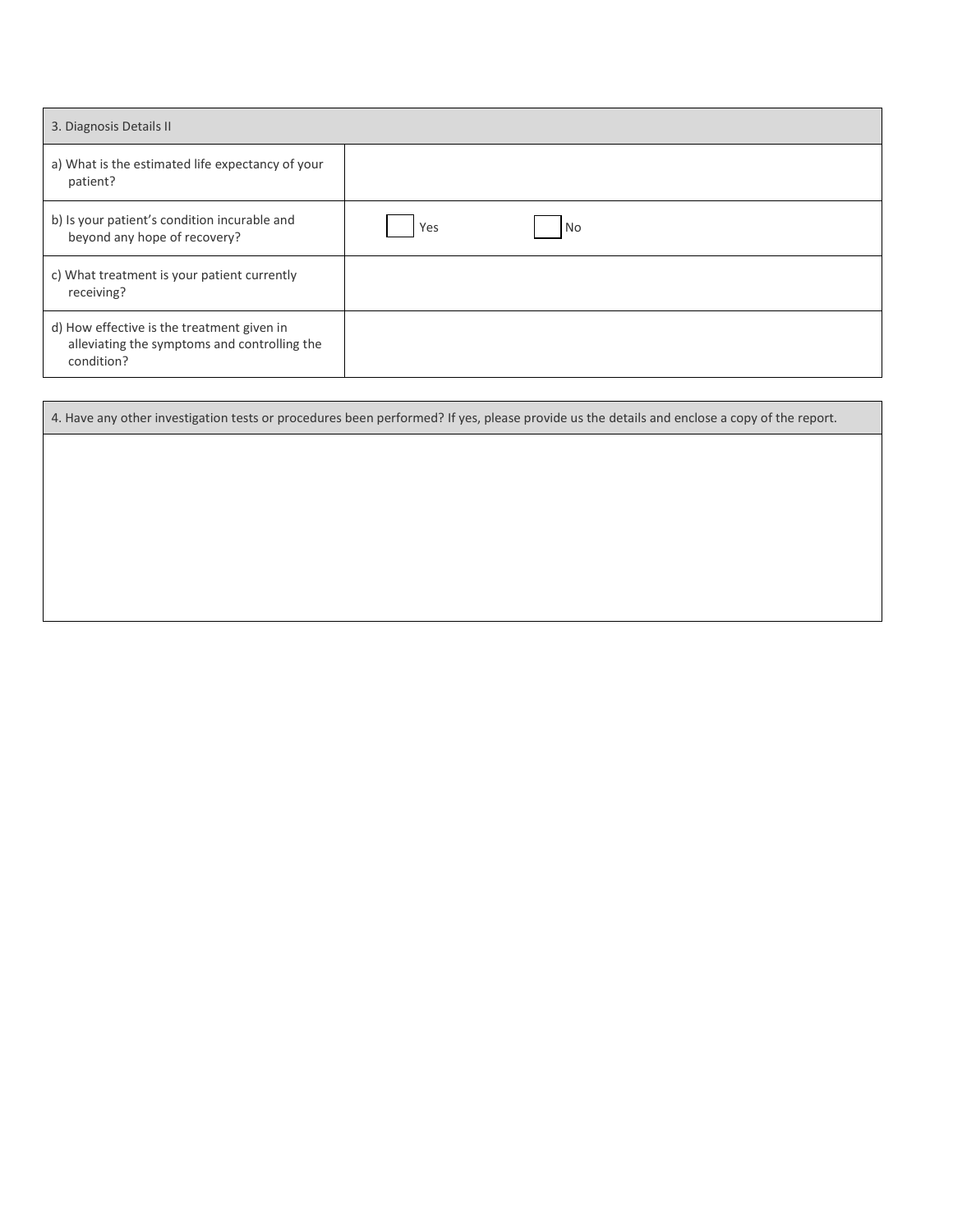| 5. Has the patient been treated for any of the following illnesses? If yes, please provide additional information as per the table below. |                         |                                         |                       |  |  |  |
|-------------------------------------------------------------------------------------------------------------------------------------------|-------------------------|-----------------------------------------|-----------------------|--|--|--|
|                                                                                                                                           | Date of diagnosis/Onset | Name and address of Doctor(s) consulted | Dates of consultation |  |  |  |
| Hypertension                                                                                                                              |                         |                                         |                       |  |  |  |
| Diabetes Mellitus                                                                                                                         |                         |                                         |                       |  |  |  |
| Cardiovascular Diseases                                                                                                                   |                         |                                         |                       |  |  |  |
| Other illnesses/ Injuries<br>Please specify                                                                                               |                         |                                         |                       |  |  |  |

6. Please give other information which you feel would be helpful in the assessment of your patient's claim.